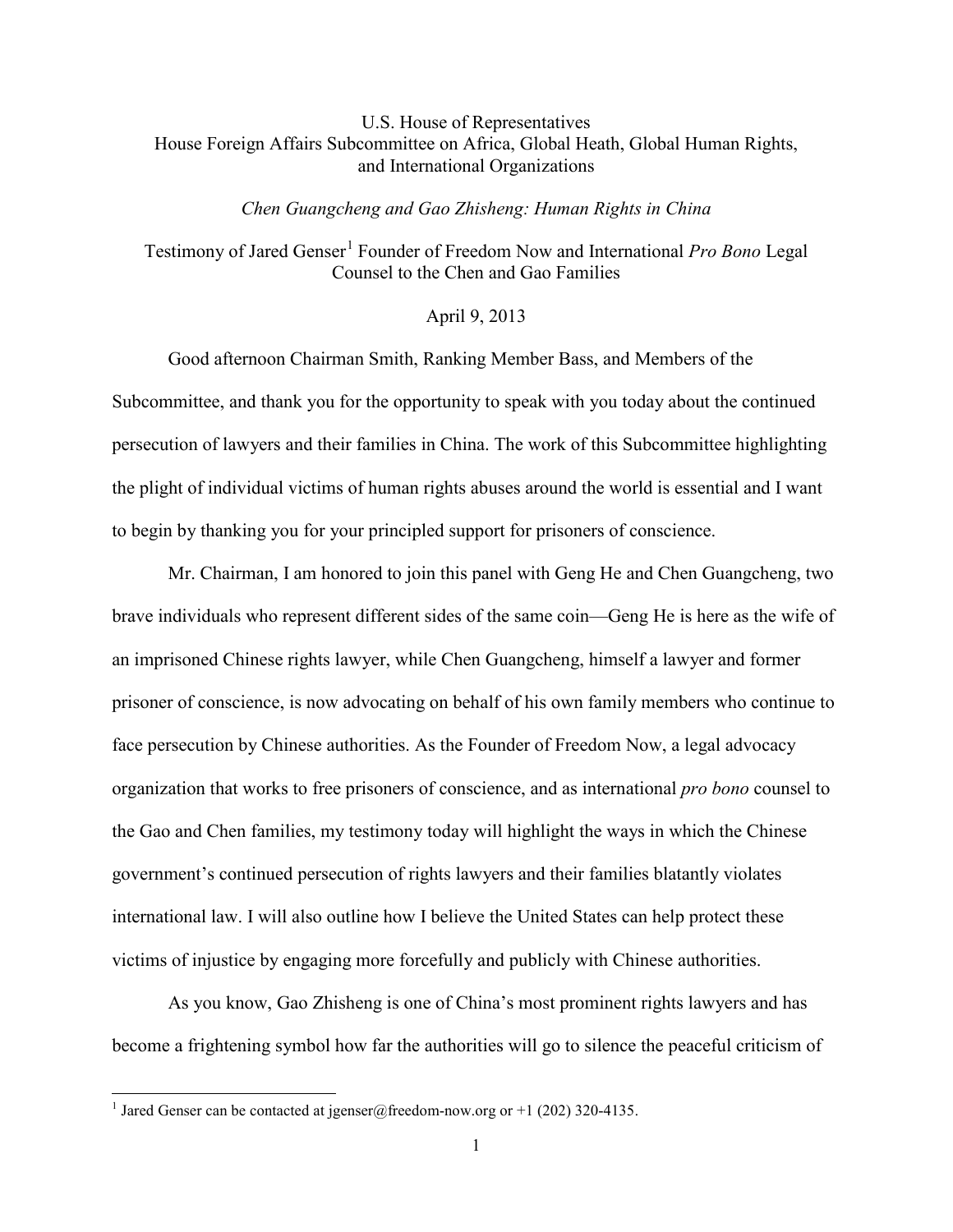those that stand up for the rights of others. After arresting Mr. Gao in 2006 on charges of inciting subversion—an accusation now essentially synonymous with promoting political reform and respect for human rights in China—police forced him to confess by making threats against his family. After a trial that lasted less than a day, the court issued a suspended three-year prison sentence, subject to a five-year probationary period. Despite his release, Mr. Gao was placed under *de facto* house arrest and the family was subjected to constant, humiliating surveillance. Over the next five years, Chinese authorities repeatedly disappeared and brutally tortured Mr. Gao. Then in December 2011, the government announced that he would serve the full three year prison term for allegedly violating the terms of his probation. Even with his reappearance, the family has only been allowed to visit Mr. Gao twice and he has had no access to an attorney.

Needless to say, Mr. Gao's detention is clearly arbitrary. First, the government has already held him in excess of three years since his arrest in 2006. Second, his imprisonment is the direct result of his peaceful and internationally protected work as an advocate. And finally, the government violated basic standards of due process by coercing a confession from him, denying him access to chosen legal counsel, and revoking his probation without any legal process whatsoever. Recognizing that the detention of Mr. Gao is a violation of international law, the UN Working Group on Arbitrary Detention has called for his immediate release—but despite this finding by the UN, Mr. Gao remains in prison and separated from his family.

Mr. Gao's wife, Geng He, has spoken compellingly about the intense pressure placed on the families of Chinese prisoners of conscience. While under surveillance, her family was monitored constantly. Officers were stationed in their home and followed their young daughter to school, insulting her in front of classmates and following her everywhere, even into the bathroom. Unfortunately, the Chinese government's practice of targeting family members has

2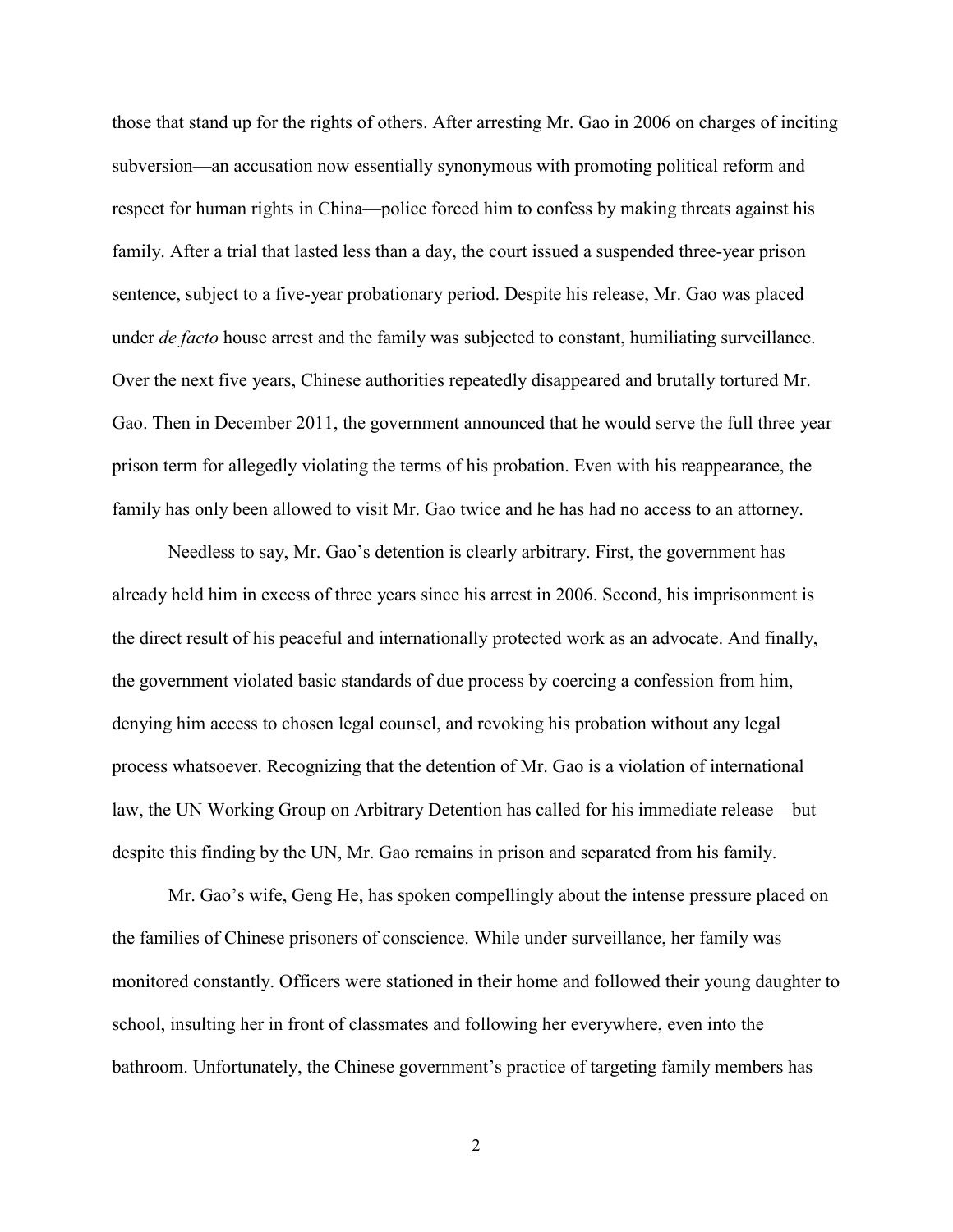become increasingly common. In addition to the extra-judicial house arrest of Liu Xia, the wife of the imprisoned 2010 Peace Prize Laureate Dr. Liu Xiaobo, both of whom we also represent, the Chinese government continues to target Chen Guangcheng's family, even after his arrival in the United States last year.

While Chen Guangcheng's harrowing escape from illegal house arrest was widely reported, the mistreatment of his family and the continued imprisonment of his nephew, Chen Kegui, have garnered much less international attention. Chen Guangcheng—who like Mr. Gao rose to prominence as a fearless advocate for the rights of China's most vulnerable citizens spent four years in prison on fabricated charges before being placed, along with his wife and children, under extra-judicial house arrest in 2010. On April 27, 2012, just after midnight and only days after Chen Guangcheng's escape to the U.S. Embassy in Beijing, local party officials, uniformed police, and government thugs stormed the home of his brother, Chen Guangfu. Although they did not have a warrant, the police took Chen Gugangfu to an investigation facility where they repeatedly beat him. The party officials and thugs, however, returned to the home armed with clubs. When they discovered Chen Kegui, they began beating him—during the attack, one yelled "kill him, kill him." Chen Kegui tried to defend himself by swinging around a kitchen knife and three of his attackers were injured. The intruders briefly left the home without assistance or arresting anyone, but when authorities returned for a third time, Chen Kegui had already fled to seek medical treatment. They responded by severely beating his mother instead, turning away neighbors who came to investigate her screams of "help me, help me."

Chen Kegui was disappeared sometime after he left the home and was held *incommunicado* until the government formally arrested him in early May on charges of attempted murder. As in Mr. Gao's case, the government denied Chen Kegui access to the

3